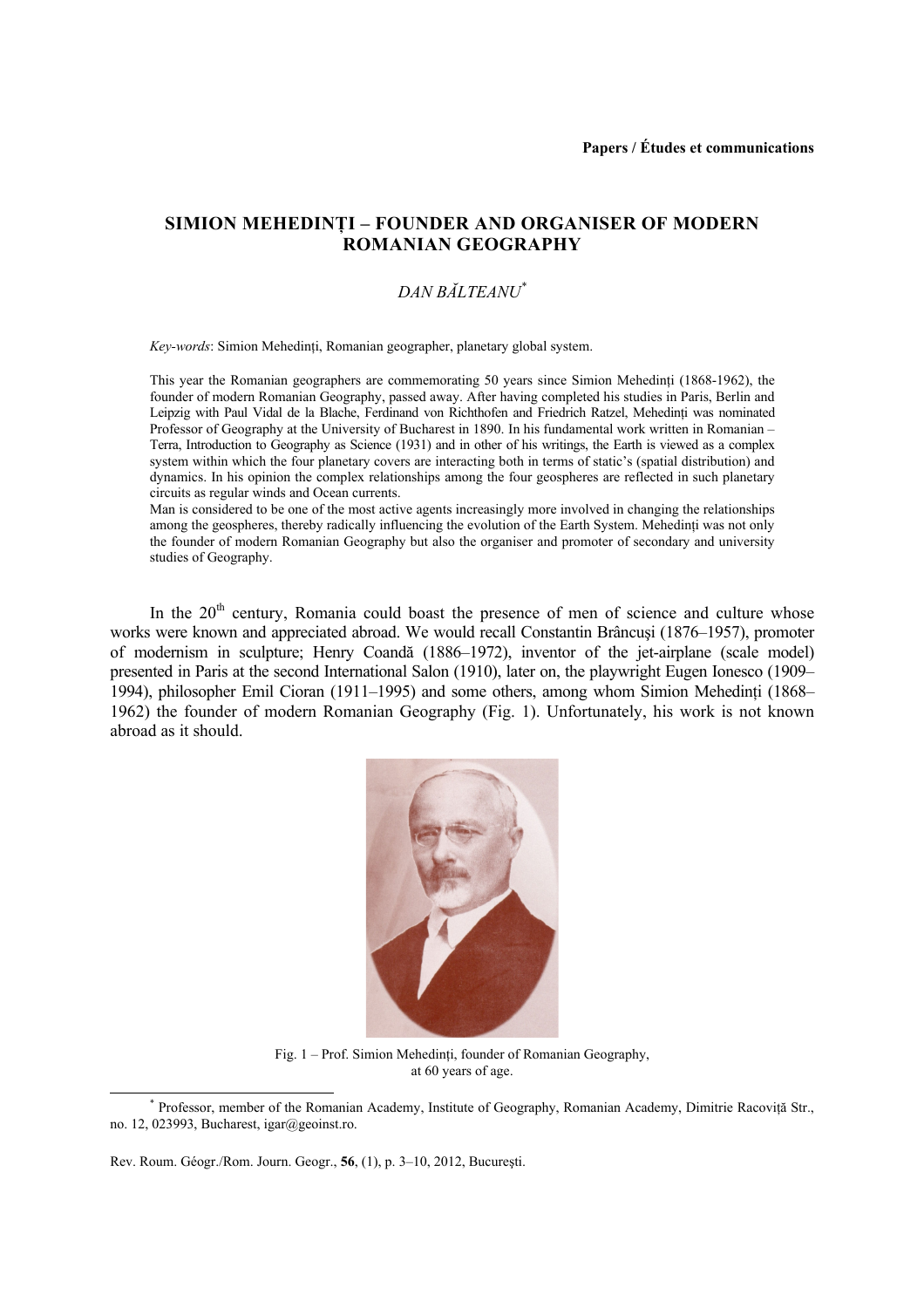This year, which marks half a century since the scholar passed away, has been declared "Simion Mehedinti Year" by Romanian geographers, as an opportunity to highlight his valuable scientific contributions in various fields of Geography and, not least, in Teaching, Sociology, Ethnography, Philosophy and Literature even.

#### **EARLY BEGINNINGS**

Simion Mehedinti was born on the  $18<sup>th</sup>$  of October, 1868, at Soveja, a village situated in the hilly area of the Curvature Carpathians, a place priding itself with old ethnographic traditions. After having graduated the first two primary school classes (1875–1878), his father – a psalm reader at the village church – and his relatives decided to send him to study Theology and get a high-school training first in the town of Focşani, and next in Bucharest, where he successfully passed his school-leaving examination in 1888 (*Chronological Table – Tufescu, 1994*). That very year, he obtained a scholarship at the Higher Normal School, set up in Bucharest after the Paris School model, and enrolled at the Faculty of Letters, Bucharest University. His BA thesis, presenting *"J.J. Rousseau's ideas on education"*, reflects the close relationship between Bucharest University and the French School, as well as the steady interest shown by Simion Mehedinti in teaching matters.

After having finished his academic studies in Bucharest, a grant offered by the Romanian Geographical Society enabled him to further his scientific preoccupations in Paris, with Prof. Paul Vidal de la Blache. His interest focused on the concept of Regional Geography and the range of man's influence on the environment, with reference to a series of homogeneous structures, the so-called "pays" (lands). Later on, another of de la Blache's students, namely, Emm. De Martonne, was to become one of the best experts on the Romanian Carpathians.

One year later, Mehedinţi would continue his studies in Germany. At Berlin University he attended Prof. Ferdinand von Richthofen's courses that gave him a sound knowledge of Physical Geography and, at the same time, opened up new vistas in the object and methods of Geography. Also in Berlin, he attended courses in Ethnography, which made him approach this scientific domain from a geographical perspective.

In 1895 he moved to Leipzig University, an institution that had been promoting German-Romanian relations as early as the 18<sup>th</sup> century. Leipzig was the town where Dimitrie Cantemir's work *A Historical-Geographical and Political Description of Moldavia*, written in Latin (published in German first in Hamburg, 1769) and D.D. Philipide's *A Geography of Romania* (in Greek) were put out in 1771 and 1816, respectively (Bălteanu, 1998). Simion Mehedinti would advise some of his students, among whom George Vâlsan and Constantin Brătescu, to study at that same University.

While in Lepzig, Mehedinți would attend Prof. Friedrich Ratzel's seminars, the Professor being also the supervisor of his Ph.D. dissertation on "*Uber die Kartographische Induction*", presented in 1899 (Fig. 2). Prof. Ratzel, considered to have initiated some fundamental directions in Human Geography, was also a promoter of *Geopolitics and Political Geography*.

### **FOUNDER AND ORGANISER OF MODERN ROMANIAN GEOGRAPHY**

Back in Romania, the leadership of the Bucharest University assigned Mehedinti the task of setting up the first Geography Chair at the Faculty of Letters. Geography chairs would later be established in Iaşi (1904), Cluj (1919) and Cernautzi (1922) – now the town lies on Ukrainian territory. His opening lecture titled the *"Object and definitions of Geography"* represented a synthesis of ideas circulated worldwide at the time and an integrated systems definition that is still topical today.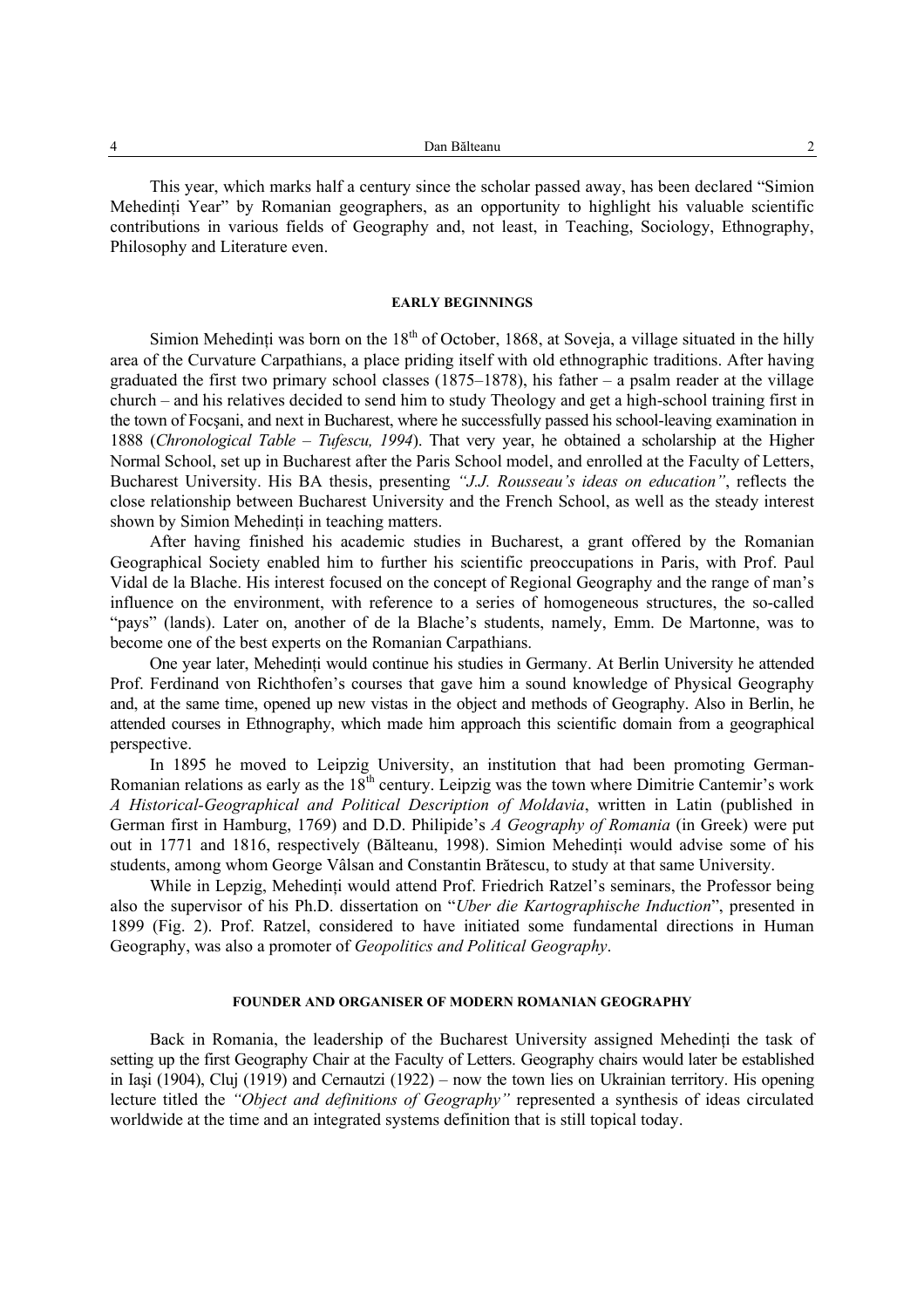/ family  $M - 91$ Um die philosophische Doctorwürde bewirbt sich -<br>"Sincon Sehiàinti"<br>"aus "Soreja" ("Rumániou") Herr Die von dem Bewerber eingereichte Abhandlung In landgraphone Induction nebst Curriculum vitae. Erklärung, und  $H$  Zeugnissen folgt hierbei. Um Begutachtung der Abhandlung werden zunächst die Herren Razel un feinge Collegen ersucht. Die Gebühren sind dem Facultätsdiener eingehändigt. Leipzig.  $\mathcal{R}$ Ozombi d. z. Proca buil no oyuli afait n. 27 Jan 99. clartin

Fig. 2 – Attestation of the Ph.D. title obtained by Simion Mehedinti in 1899 (Source: Archives of the Leipzig University Library).

In early  $20<sup>th</sup>$  century, the object of geographical study was just going to be defined, but many diverging ideas on the relationships between General Geography and Regional Geography were in the air.

**Simion Mehedinţi played a decisive role in organising academic geographical education.** It was he who introduced the German system of seminars, practical works and applied field investigations for students, new geography courses (Fig. 3), and monthly scientific colloquia that were being held for a 30-year period (Orghidan, 1967; Ielenicz, 2004). This system formed numerous generations of geographers active in higher education, secondary education, and research institutes. Noteworthy among them were George Vâlsan (1885–1935) and Constantin Brătescu (1882–1945) who further developed Physical Geography and Geomorphology; Vintilă Mihăilescu (1890–1978) – Regional Geography, Human Geography and Theoretical Geography; in 1944 Vintilă Mihăilescu founded the Institute of Geographical Research (presently the Institute of Geography of the Romanian Academy); Ion Conea (1902–1974) – Historical Geography and Toponymy; Nicolae Orghidan (1881–1967) – Geormorphology, and Nicolae Gheorghiu (1886–1967) – Cartography.

As regards the necessity for having a national geographical research institute, Mehedinti used to say that Romania needs such an institute. He made an overriding contribution to the development of pre-university education, publishing Geography school-books (*Geography of Romania, Anthropogeography*, etc.) that appeared in numerous editions. These manuals were written in an attractive style, and had a modern scientific content very different from the former simplistic descriptions and endless place-names. With a view to updating Geography teachers' scientific background, the Professor organised annual Congresses held on a regular basis between 1904 and 1937. The high level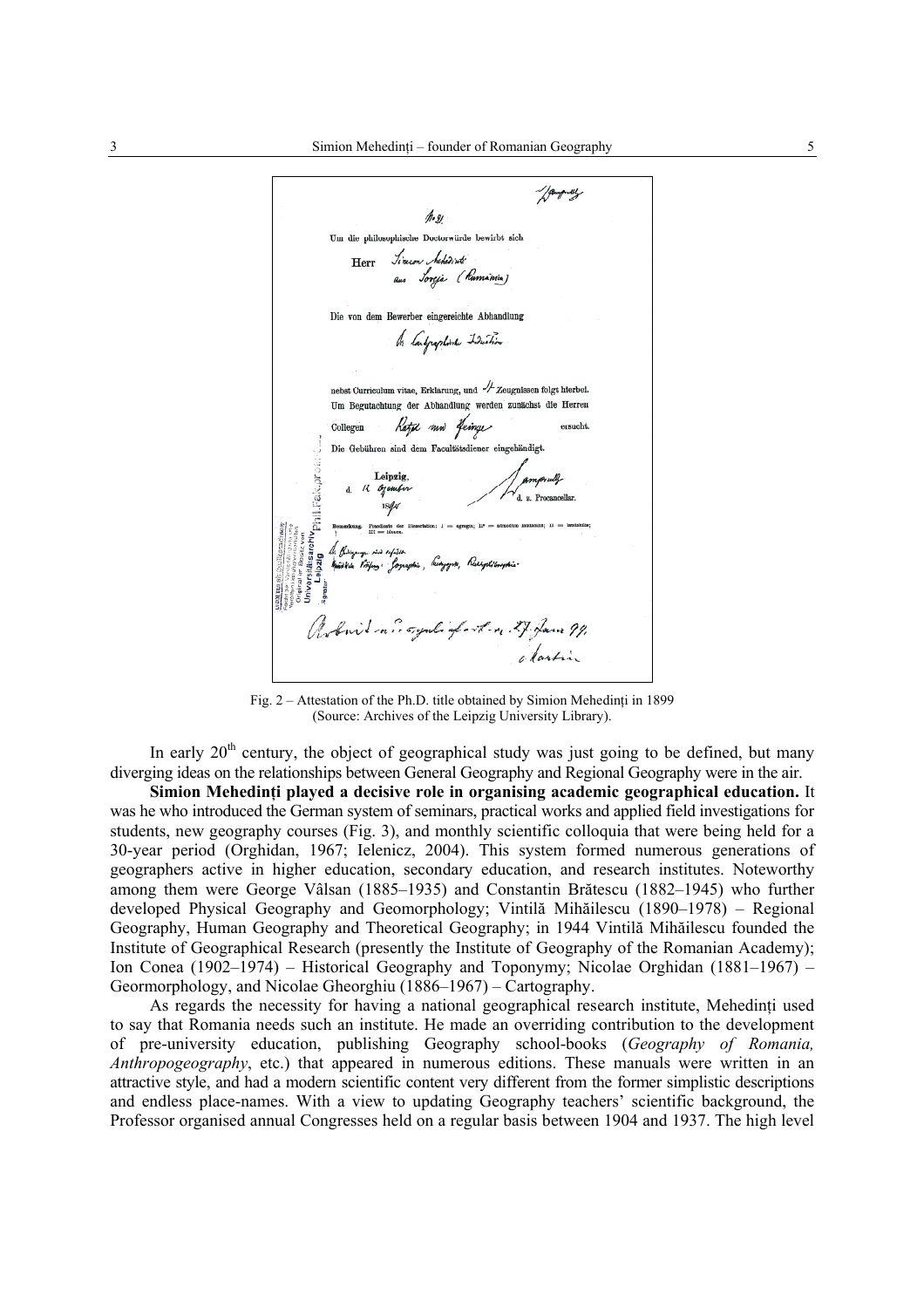of academic education was being maintained by geographical periodicals like the *Year-book of Geography and Anthropogeography* in Romanian (1910–1914). He also co-ordinated and supervised the publication of the newly-structured Bulletin of the Romanian Geographical Society, which was to contain the most important scientific articles written in the inter-war period.



Fig. 3 – One of the courses held by Simion Mehedinţi at the University of Bucharest.

**Defining the object of Geography** is one of the controversial issues of the late 19<sup>th</sup> and early 20<sup>th</sup> centuries.

Making an analysis (*Mehedinţi, 1901*) of the concepts of differentiation of the solar system formulated by Kant and Laplace, and furthermore on Ritter's definition of Geography as *"science dealing with the relationship between man and the face of the Earth"*, the Romanian scientist advanced his own viewpoint with emphasis on a particular feature of Geography, that is, the Earth Science dealing with *"the static (spatial distribution) and dynamic (temporal transformation) relation existing among the masses of the four planetary covers.* 

Subsequently, this definition was further developed in his fundamental work *Terra. An introduction to Geography as Science* (1931), in which he affirms the necessity for geographical studies to focus on three elements: *mass, real complexity and localisation within the concrete space* (Fig. 4). Only a knowledge of these aspects, says Mehedinți, "can explain the aspect of each planetary cover in *each region, and the relations between one cover and the other"*.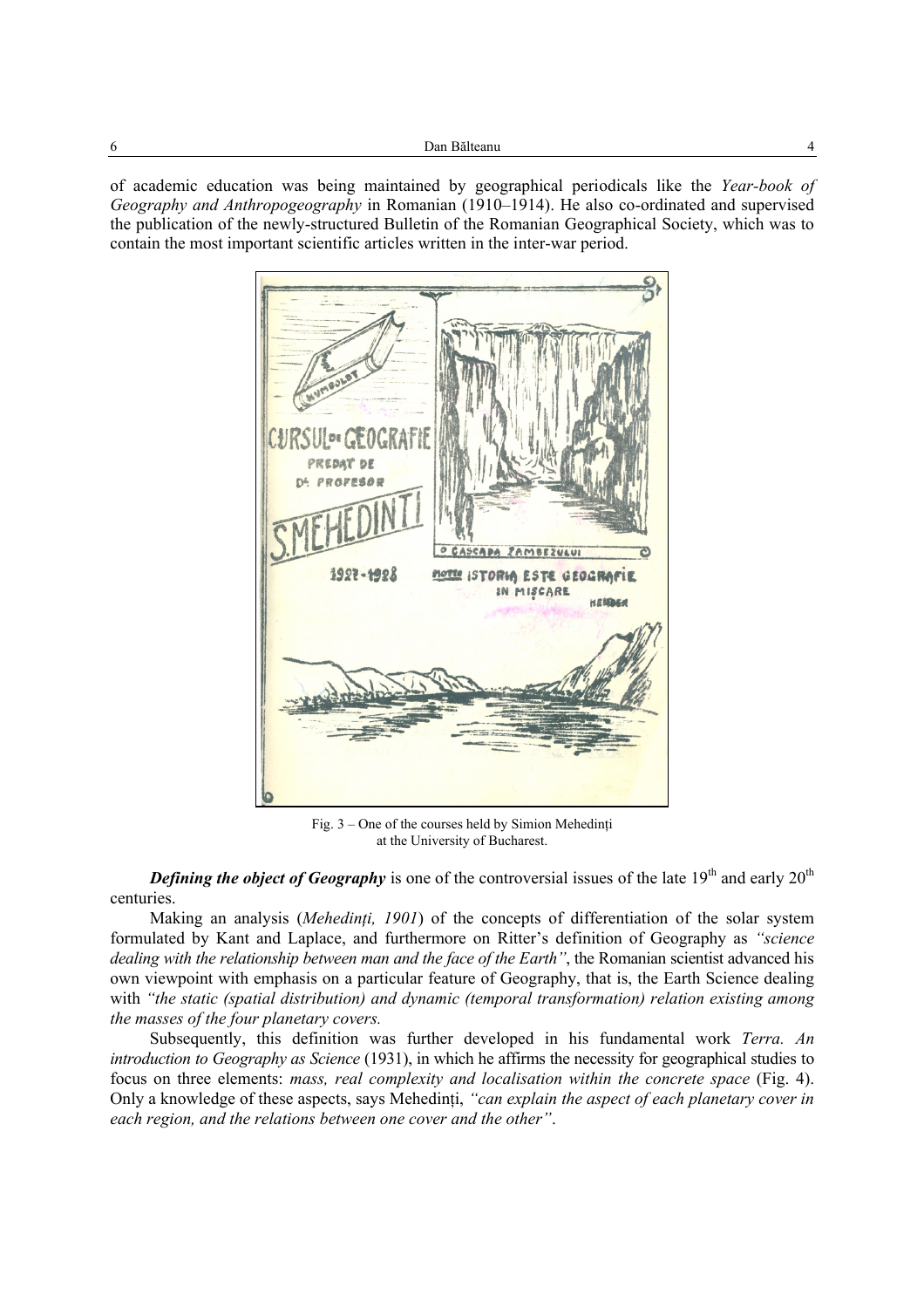

Fig. 4 – *Terra – Introduction to Geography as Science*, published in 1931.

### *Topicality of Simion Mehedinti and his work.*

All in all, the work of Prof. Simion Mehedinti has contributed to *"discovering the philosophical meaning of modern Geography as science of the whole Earth and to finding out the theoretical and practical modalities of disseminating this concept" (Mihăilescu, 1967)*. *Terra. An introduction to Geography as Science* can be considered one of the first works underlain by a global systems outlook (Bălteanu, Şerban, 2005).

In the scholar's view, the Earth is a complex system made up of four planetary spheres, whose relations rely on the following interdependent principles: progressive complexity of spheres; causal subordination of planetary covers and causal subordination (on the horizontal) of geographical zones.

Simion Mehedinti insisted on the complex assessment of phenomena and, to this end, he suggested using some static and dynamic categories. Speaking of geographical phenomena the scientist asserted that *"the order of scientific description should follow the order of causality of natural phenomena"* (Mehedinţi, 1931).

The static categories themselves show quantitative (*form, dimension and position*) and qualitative (*composition, density and colour*) differences. The dynamic categories feature direction, intensity and rate of development, highlight motion and interaction between various phenomena. The assessment of these categories underlies the relationships among geospheres, as well as *"action centres"* and *"convergence formulae"*, enabling a coherent statement of inter-geosphere connections (Mihăilescu, 1967).

Obviously, exemples in the *Terra* volume and specific detailings show the level of knowledge reached in the first half of the 20th century.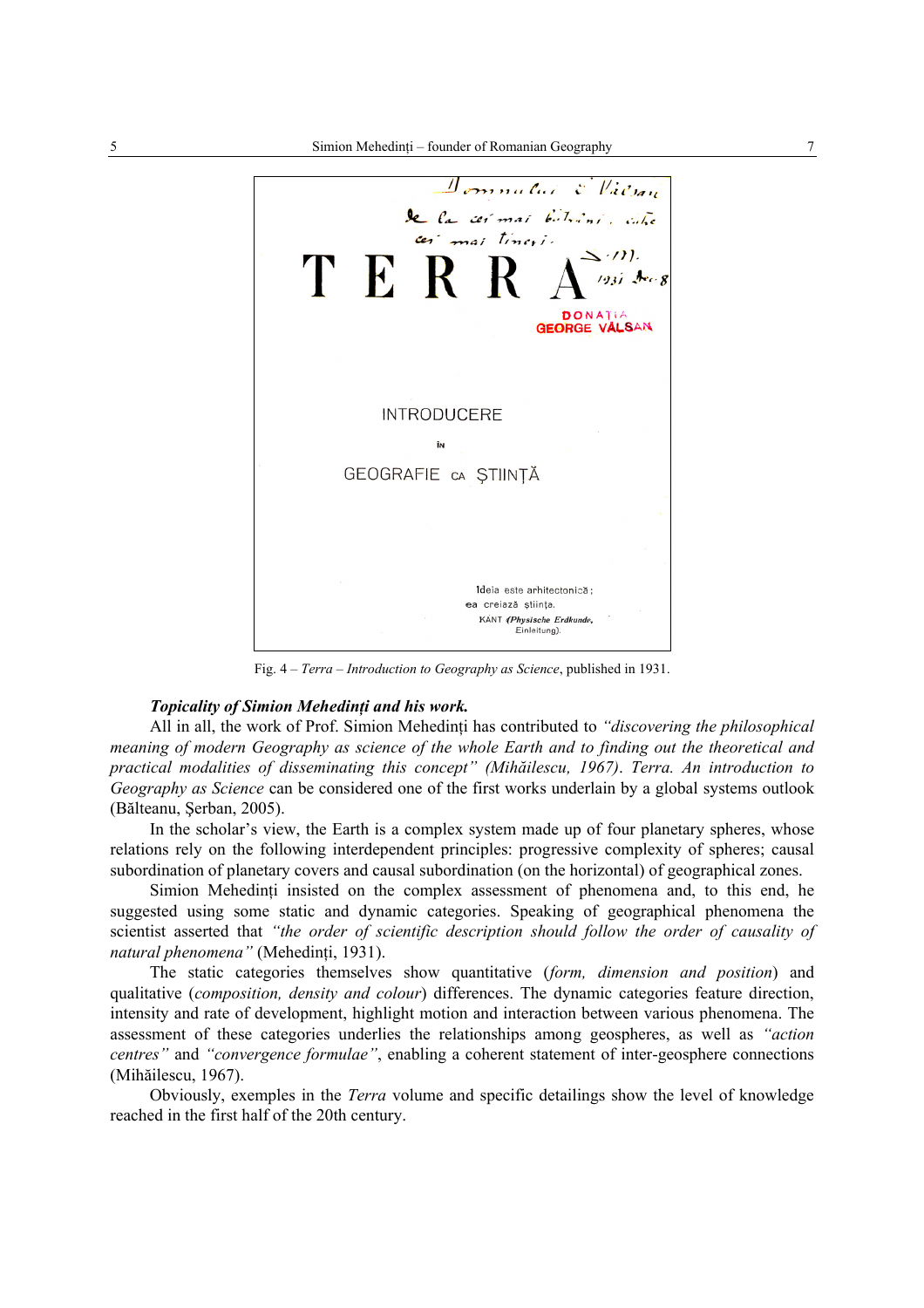In his opinion, the complex connections established among the four geospheres reveal the influence of change in one cover on all the other covers and are reflected in such planetary circuits as regular winds and Ocean currents. Moreover, the author used to underline now and again that *"these covers do depend one upon the other, just as body parts do"*. Therefore, it is not by chance that the exemple used refers to the increase or decrease of  $CO<sub>2</sub>$  in the atmosphere. Thus, if  $CO<sub>2</sub>$  content were doubled, the consequence would be a 4°C temperature rise on the globe, a change in the zoning of the climate, vegetation and fauna that might trigger major transformations in the hydrosphere.

Mehedinți considered that the Earth should be viewed as an organism that has a specific internal organisation and modifications liable to affecting it in the course of time (Mihăilescu, 1967). Initially, following Ratzel, his master, Mehedinti considered that the population belongs to the biosphere and, as such, man-environment relations can be studied under Biogeography (Tufescu*, 1967*). The scholar, also author of *Anthropogeography in Romania*, has often emphasised the essential role played by Man in the global change of the Earth. His preoccupation for the diversity of relations between man and the environment, as well as the constant interest for ethnographic studies gradually led him to approaching economic and social aspects related to the influence of human activity upon the Earth.

Sometime later, Mehedinti would steadily repeat that man should be viewed both as part of the biosphere and as socio-historical structure because societal relations make him interact with the environment in a distinctively different manner, depending on the social-economic development level of each stage.

Speaking of the hydrosphere. Mehedinti contends that building dams and other protection devices turned man into the strongest agent involved in changing stream channels. The Professor also emphasises the human impact on land cover, as a result of expanding farm land, changing land use and causing the extinction of numerous plant and animal species. In works by Simion Mehedinti one finds lots of examples on the role of deforestation in the intensification of present-day geomorphological processes.

Making a detailed analysis of human impact on the atmosphere, hydrosphere, lithosphere and biosphere, the scientist reached a global conclusion on the last sphere, in particular: *"the role man plays is indeed very important; in what regards the status and dynamics of the planetary spheres, perhaps there is no other agent whose influence can be, if not greater, at least neither more diversified than man's"* (Mehedinţi 1909, republished in Mehedinţi 1967).

In another of his works devoted to Ratzel, Mehedinti (1904) points out the very moment when the global impact upon the Earth began, namely, in early  $19<sup>th</sup>$  century, once the industrial revolution got momentum.

Man acts upon the geosphere in a special way by the huge force of his intelligence, thereby modifying the global environment as a whole. As one of the most active agents in changing intergeosphere relations, man "has not as yet reached the ultimate limit" in doing it (Mehedinti, 1904b).

Emphasising the human impact upon the Earth in the  $19<sup>th</sup>$  and  $20<sup>th</sup>$  centuries (after the industrial revolution), The Professor wonders "whether man's irresponsible actions do not make the millionsyear old evolution of our Planet diverge from its normal course" (Mehedinţi, 1904a).

As a conclusion, it can be appreciated that, based on the early  $20<sup>th</sup>$  century knowledge existing in his time. Mehedinti outlined the following aspects which are significant also for current geographical and environmental research:

- issues specific to the first part of the Anhropocene, a period which international research programmes define as corresponding to the ever stronger global human impact on the Earth in the aftermath of the Industrial Revolution (Syvitski 2012).
- inter-connected inter-geosphere relations and the possibility for certain planetary thresholds to be surpassed, as recently documented (Steffen *et al.* 2004; Gafney 2009).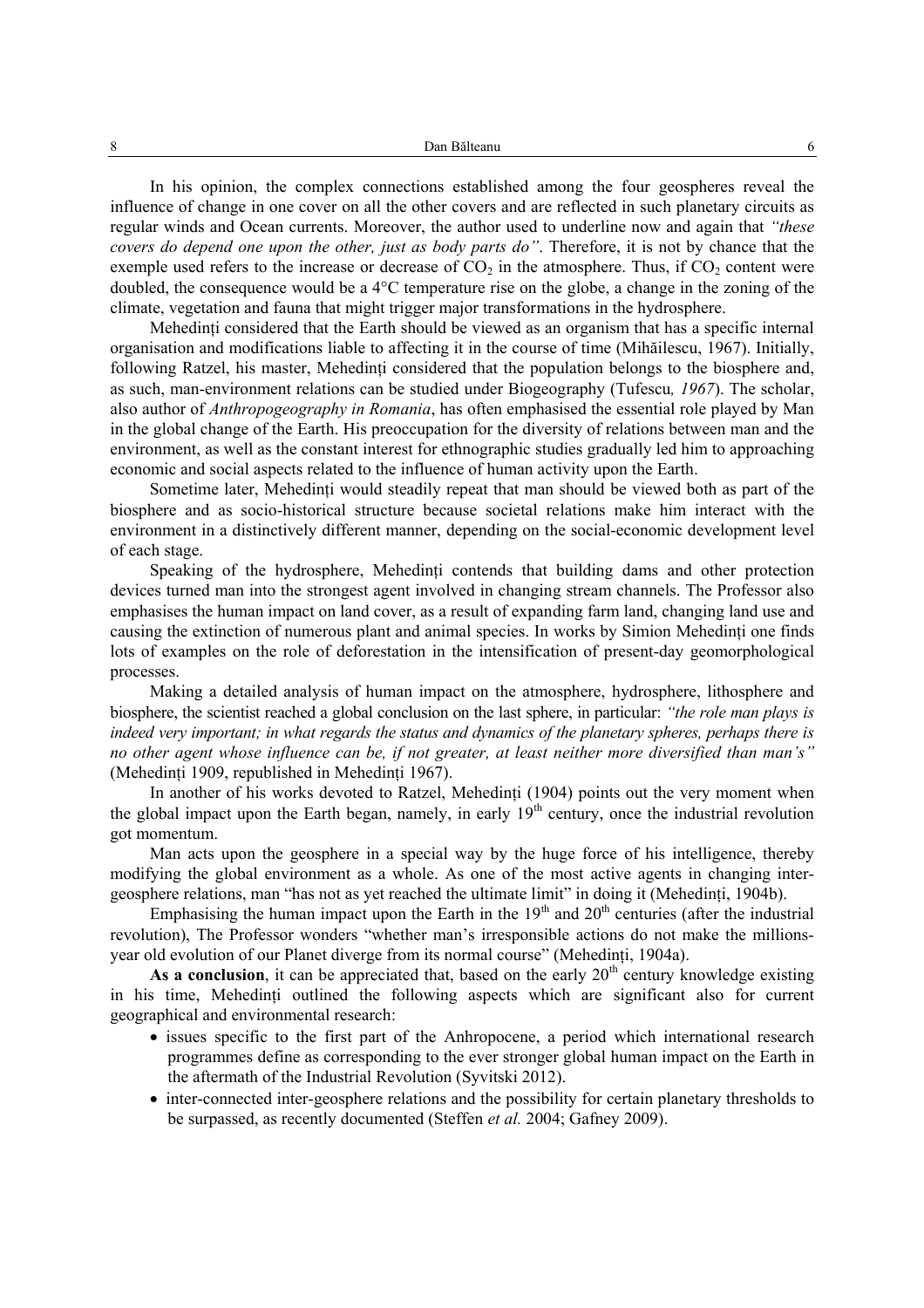- outline of the post-1800 period of accelerated decrease of biodiversity.
- the necessity for interdisciplinary research into the natural phenomena causality order related to the complexity of natural and social phenomena, as outlined in State of the Planet Declaration (2012).

Although the work of Professor Mehedinti is relatively little known abroad, yet some praiseworthy references to the two *Terra* volumes have been made. For exemple, the 1934 issue of the Italian *Scientia* Journal pointed out that Terra is "…. a very well-documented work devoted to defining the object and methods of Geography with a view to improving Geography. It is a very elevated scientific synthesis, worth being translated into a language of broader circulation" (Mihăilescu, 1967).

After 1948, when the communist system in Romania was forcibly imposed, despite the fact that Mehedinți was recognised as founder and organiser of Romanian Geography, the school created by him was labelled "a bourgeois school based on geographical determinism and the pseudo-scientific thinking of geopolitics" (Monografia Geografică a Republicii Populare Române, 1960).

Subsequently, the post-1960 period of limited liberalisation made it possible to partially acknowledge the work of some forerunners of the Romanian scientific school, among whom Simion Mehedinti. Some of his works were published and the role he had played in the development of Romanian Geography was being accepted (a special issue of Analele Universității București 1969, and other articles in various Romanian journals, occasioned by 100 years from the birth of Simion Mehedinţi).

After 1990, all of his work was being reconsidered, a 2<sup>nd</sup> edition of *Terra*, his fundamental achievement, was put out (1994) and a number of foundations, bearing his name and publishing his works, have been set up. It is the case of "Simion Mehedinti" Association in Focsani Town, which published scores of volumes on the author.

The "Simion Mehedinți" Foundation set up under the aegis of the National Geography Committee and the Institute of Geography organises annually a session for young researchers and an International Summer School at the Station of Natural Hazards Research in the Curvature Carpathians, close to the Professor's birthplace.

In his will, Simion Mehedinti bequeathed the dwelling-house, where he lived and had written his works, to the Institute of Geography of the Romanian Academy. In this place, a symbol of the traditions of the Romanian School of Geography, the National Geographical Committee and "Simion Mehedinți" Foundation are developing their activity.

**Acknowledgements**: The elaboration of this paper was made under the National Geographical Atlas theme (1.1) of Research Plan of the Institute of Geography of the Romanian Academy.

Related documentation was made at the Institut für Läuderkunde and the Leipzig University Library during a DAAD research stage (2007).

#### **BIBLIOGRAPHY**

Bălteanu, D. (1998), *Die Tradition Leipziger geographischer Publikationen über Rumänien in Leipzig*, e. V, Leipzig.

Bălteanu, D, Şerban, Mihaela (2005), *Modificările globale ale mediului. O evaluare interdisciplinară a incertitudinilor*, Edit. Coresi, Bucureşti.

Bălteanu, D, Sima, Mihaela (2007), *Modificările globale ale mediului. Hazarde naturale şi tehnologice*, Edit. Credis, Bucureşti. Gafney, O. (2009), *A Planet and the edge*, Global Change, **74**, Stockholm.

Ielenicz, M. (2004), *Simion Mehedinţi – savantul predestinat unui moment crucial pentru dezvoltarea geografiei*, in Volum Omagial Simion Mehedinţi, Edit. Universitară, Bucureşti.

Mehedinţi, S. (1901), *Disertaţia inaugurală. Obiectul geografiei*, in Opere Alese, editor V. Mihăilescu, Edit. Ştiinţifică, Bucureşti.

Mehedinţi, S. (1904a), *Pământul ca operă a voinţei omeneşti. Introducere în Geografie*, Bucureşti, republicat în Opere Alese editor V. Mihăilescu, Edit. Ştiinţifică, Bucureşti.

Mehedinți, S. (1904), *Antropogeografia și întemeietorul ei – Fr. Ratzel*, in Opere Alese, editor V. Mihăilescu, Edit. Științifică, Bucureşti.